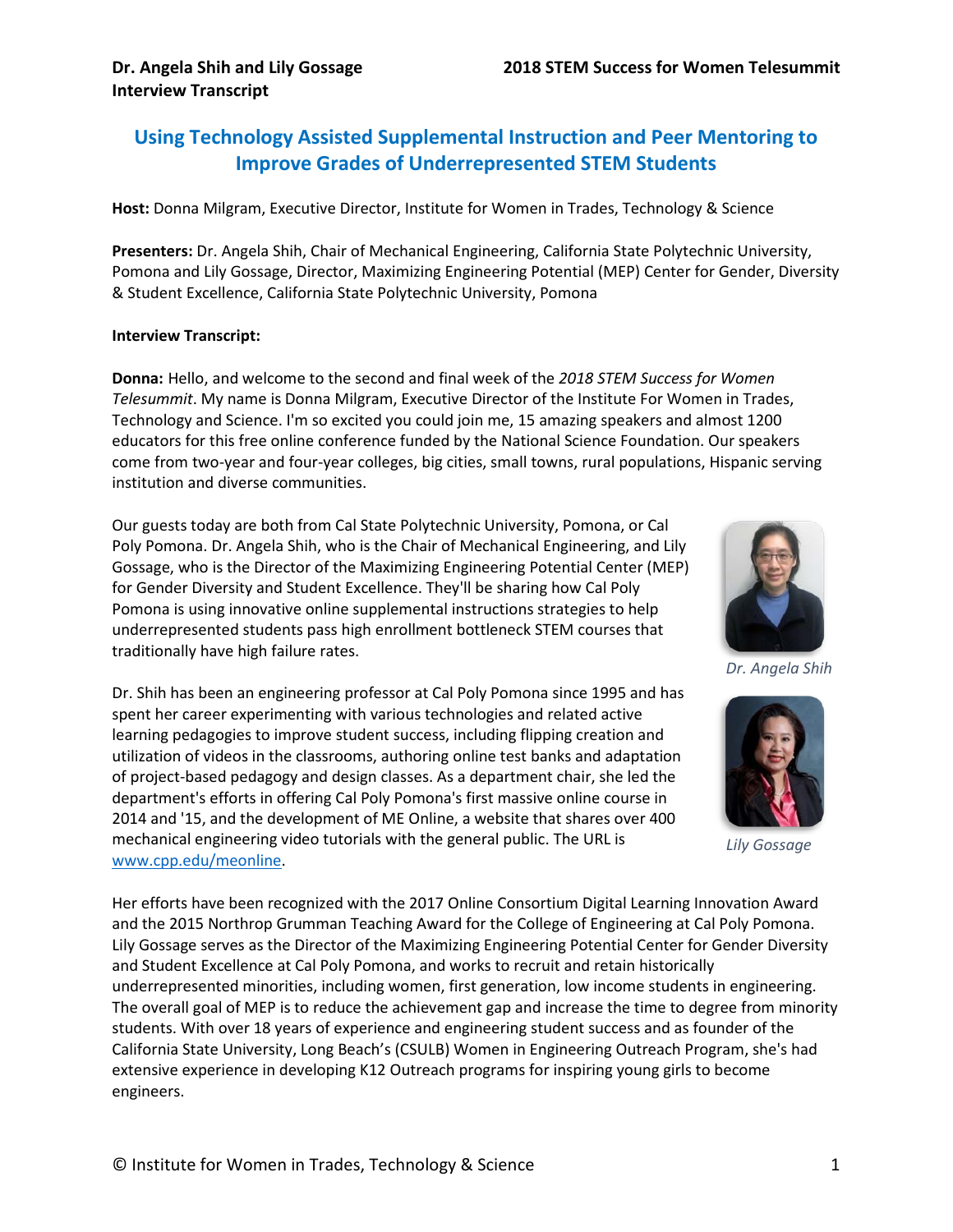She currently serves on the board of directors for the American Society for Engineering Education (ASEE), Women in Engineering Division, as well as for the Pacific Southwest section. She's developed and implemented academic enrichment programs including mandatory tutoring, and most recently, the newly piloted approach to supplemental instruction, which we'll be talking about today. Welcome. Welcome, Dr. Shih and Lily. Thank you so much for joining me for the *STEM Success for Women Telesummit.*

**Lily Gossage (Lily):** Thank you so much, Donna.

**Dr. Angela Shih (Angela):** We're happy to be here.

**Donna:** Okay. Let's go to our first question. Cal Poly Pomona or CPP is a Hispanic-Serving Institution (HSI) that plays a major role in producing workforce ready STEM graduates for California and the nation. According to the *2018 US News and World Report*, CPP's undergraduate engineering program is ranked fourth nationally among public universities, and one out of 14 engineers in California will be trained there.

Now you've shared with me that you recently adopted a vision as a university, to be the model for an inclusive polytechnic university that inspires creativity, innovation, embraces local and global challenges and transforms lives. **So, could you describe for me and our listeners, what is Cal Poly Pomona doing in regards to training women and underrepresented minorities to be engineers?**

**Lily:** Well, Donna, Cal Poly Pomona offers a comprehensive academic enrichment program. It's called Maximizing Engineering Potential, which is housed within the Center for Gender Diversity and Student Excellence. This particular program does support women in historically underrepresented minorities. It is fully inclusive, in that it also offers what we call an MEP Affiliates Program, which is open to all engineering students who might want access to some of our academic enrichment services, such as the stuff supplemental instruction that we're going to be discussing today, but they're not interested in participating fully in the cohort model.

MEP program is actually designed to help students that are first time freshmen and transfer students. We work to develop them into high achieving students so that they become more desirable graduates in whatever career they choose, whether it be professional engineering, engineering education, or field and research. We support the first-year freshman experience to help ease the transition from high school or from community college. We also offer programming that is offered to adult returning students. Currently, our cohort retention ranges anywhere from 95 to 100%. That's very hefty in terms of minority students. Given that we have what's called the Graduation Initiative 2025, this is a system wide plan for all 23 campuses within the California State University (CSU). It's meant to increase the graduation rates for both first time freshmen transfers.

There's currently a very strong push to rethink, revise and redo many of the approaches that we consider high impact practices to help students graduate. Not just to help them graduate, but to graduate quickly, time to degree. So, we are looking at four and six-year graduation rates. When we look at the institutional level in the college level data, here is what we find. And you'll find it interesting in terms of the overall graduation rate for women and minorities, when we look at the four-year graduation rate for the last eight years. First time freshman female students do outperform male students in engineering consistently by 5 to 11%.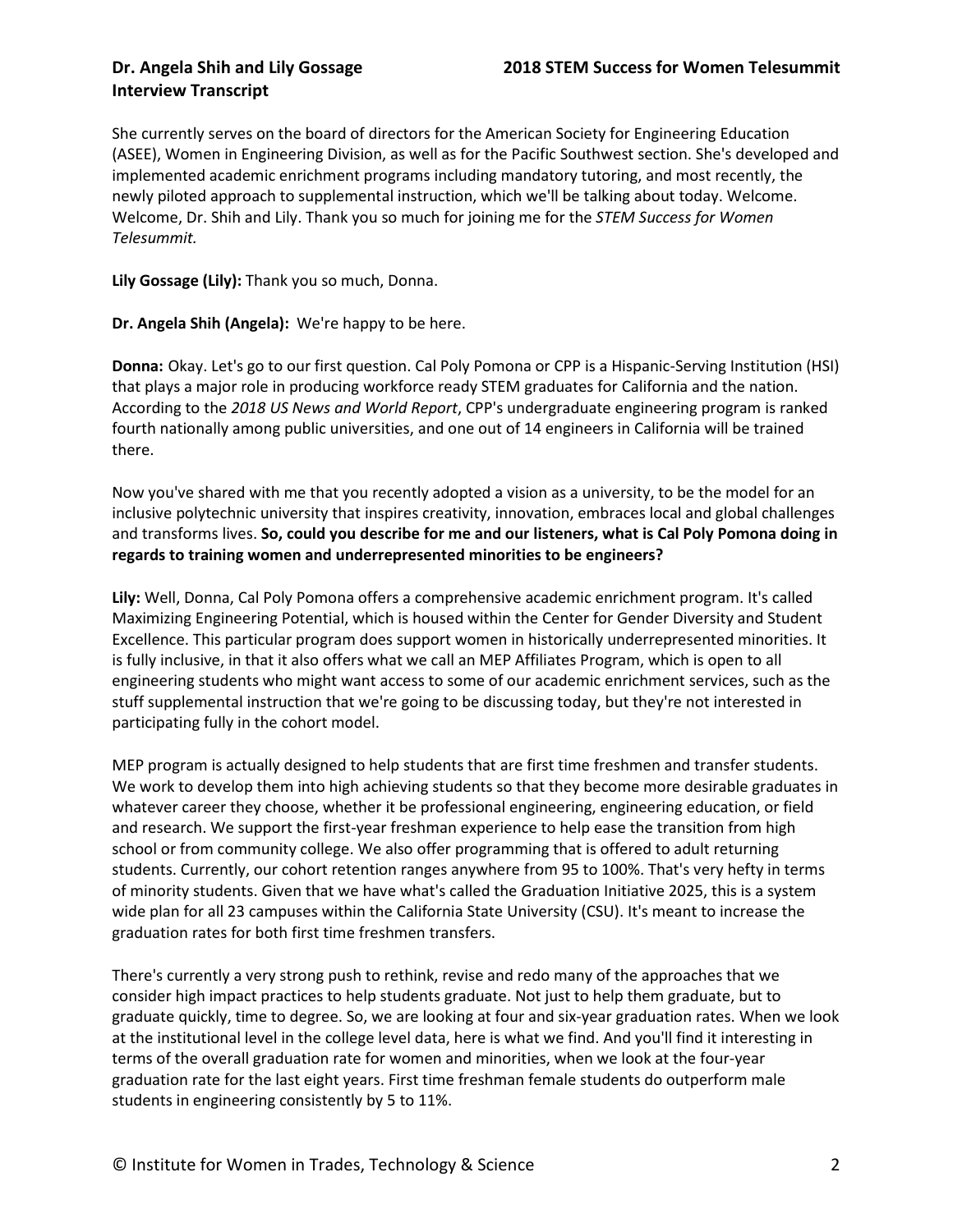However, when we look at graduation rates for transfer students also by gender, the graduation rate does differ from about 2 to 3%. The six-year graduation rate tells a very different story. In general, both first time freshmen transfer female students have a higher graduation rate than their male counterparts, even as high as 10%. When we analyze the overall trend, what we're seeing is that graduation rate rose from 60%, and this is in 2010, to as high as 70 to 80% in 2017. This data indicates that transfer female students have experienced some slight difficulties, maybe at the onsite as they're entering the university when they first transfer in. However, when we track the time to degree and some of the data on pass rates, the data indicates that for those women transfer students who persisted, eventually they did outpace their male counterparts. This is very exciting news for all of us. This means that 75% of those female students do graduate on a timely basis.

**Donna:** I want to just back up for a minute, because the first number that you threw out was that your cohort, that's the people in the MEP program, they're graduating at a rate of 95 to 100%. Did I understand that correctly?

**Lily:** Yes, that is correct.

**Donna:** Nationally, and again, there's a gender gap between males and females, but it's about but 50% the graduation rate. And so, your cohort, that is amazing. And so, I just want to commend you on that. And we're about to hear very soon about some of the strategies. I want to also make sure I'm understanding about transfer students and these are primarily from two-year colleges. Is that right?

**Lily:** Yes, we don't look at the four to four-year transfers. We primarily serve two-year colleges from the California community colleges.

**Donna**: Okay. So, that's a great interest. **A large percentage of our audience and our focuses with twoyear colleges, and what I'm understanding is that although overall females actually outpaced the males in your cohort, that the exception is with female transfer students. Although, did I understand in the long-term they're actually doing well? Could you just sort of go over that again?**

**Angela:** Yes. Basically, the female freshmen outpace their male counterparts more when they enter. But we do not see the same degree of outpacing. They still perform better than their male counterparts, but the difference is much less than the freshman. But we do think that the gap start picking up. So, if the female transfer persisted, they ended up achieving the same or higher graduation rate their male counterparts on the same scale as their freshman.

**Donna:** Is there an issue for male transfer students as well?

**Lily:** We're not seeing the same rates of course completion among transfers and freshmen. With freshmen females, their SAT math is much higher than male transfers. I'm sorry, male freshmen. When you're looking at transfer students, the females that come in are lower in terms of academic preparation. But those who persisted graduate at a fairly higher rate than male transfers. This is a matter of retention as opposed to recruitment of qualified students coming in. So, what we're saying is it's opposite for freshmen female than it is for transfer females. This is where MEP is of significance to transfer students who are females.

**Donna:** Okay, great. **What percentage of the engineering students are female?**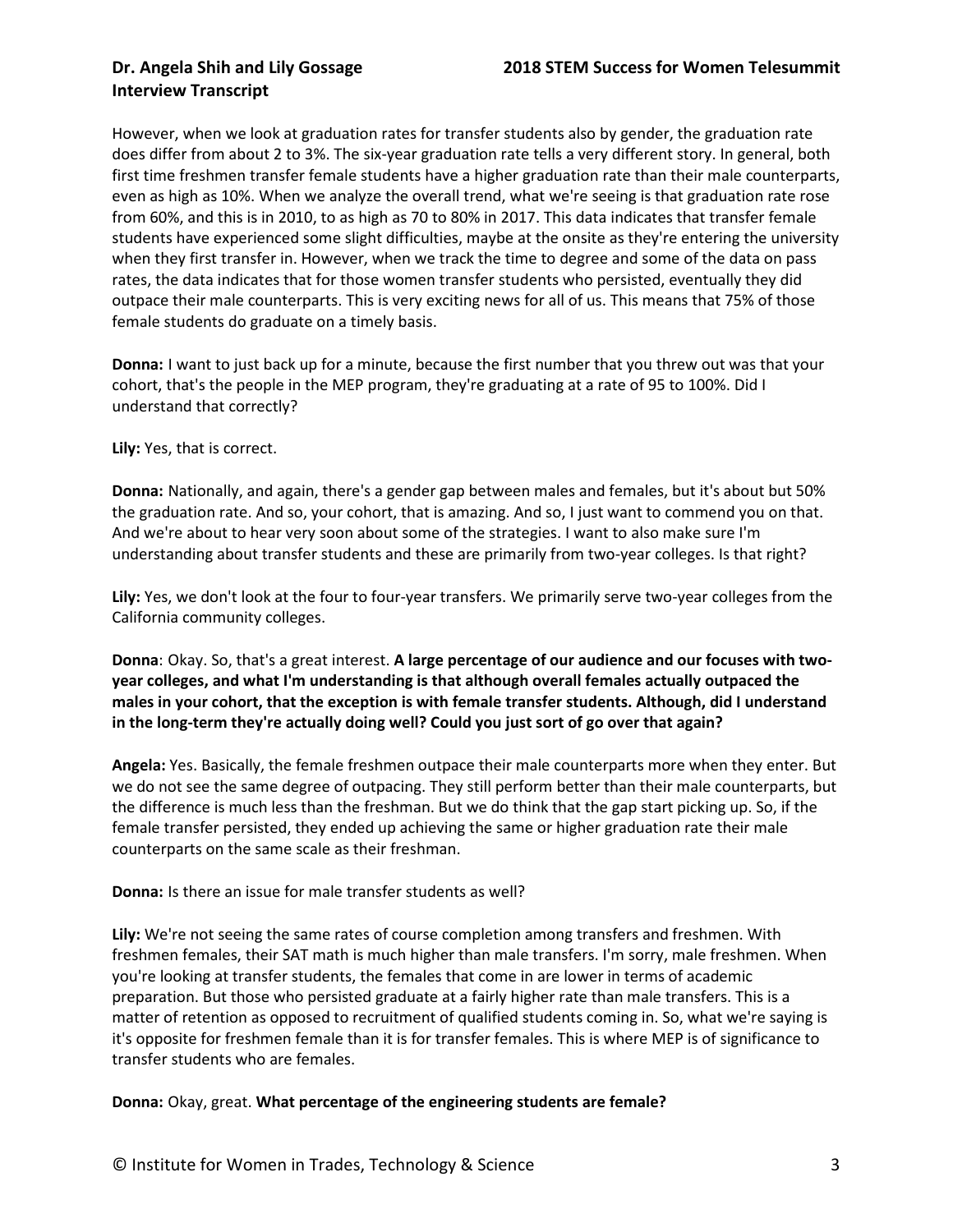**Lily:** Currently, 21% of the entire undergraduate engineering population are females, but in MEP, it's 55%.

#### **Donna:** Okay, great. **What about underrepresented minorities?**

**Lily:** I'm going to take a look at the fall '16 cohort. So, at the college level, 3% are African American, 0.2% are Native American, 28% are Asian, 43% are Hispanic and 0.2 %are Native American, and then 26% are white. When you look at the MEP cohort, the female representation is 55%. African American representation is 11%. American Indian Alaskan 3%. Asian is 20%. Hispanic is 53%. And Native Hawaiian, Pacific Islander is 4%. White is 9%.

**Donna:** Okay, so it's definitely a diverse community. Let's move to talk about your new approach to supplemental instruction. I just want to mention for our listeners that this is actually the second time that I've interviewed you. I also interviewed you, Lily, for the 2015 Telesummit that at that time was not with Dr. Shih. I'm very excited about your new approach to supplemental instruction. What I understand is that it's helping with passing high enrollment but high failure bottleneck engineering courses that are at the higher levels not introductory. I know that most of the work in this area has been in the introductory level, but your focus is on the upper level courses, where they are disproportionately screened out and not retained.

I understand this is very important. And then, of course, this is where the transfer students' success comes in. I remember seeing a report for the American Association of Community Colleges (AACC) that the majority of underrepresented students actually transfer from two-year colleges. And so, this is extremely important work that you're doing. I'd like you to describe your pioneering efforts with supplemental instruction in these upper level courses.

**Angela:** Sure. I just want to mention that the basic model that we're following and for most of the supplemental programs in the nation is the Kansas City model, which was established in the late 1970s. The universities using these models show that the students have gained at least one letter grade higher when they attend the supplemental instruction sections regularly. However, as you mentioned, most courses that these supplemental instruction services are introductory courses such as the general education courses. Or even if they're technical in nature, there could be a freshman orientation courses or introductory to program.

At Cal Poly Pomona, as the data indicated them, a lot of our students are not able to pass some part of that courses for engineering students. And the students are identified as statics, dynamics, introduction to fluid mechanics, thermodynamics, and so forth. These are just mechanical engineering courses that we find that are difficult for students to complete. In other majors, the bottleneck courses include upper division technical courses. The definition for us is that the bottleneck courses have to have a failure rate of 25% or more for the class. At the same time, many, many of these bottleneck courses do have an achievement gap between the underrepresented minority students from all of the students. Hence, Lily and I decided that we wanted to try and offer supplemental instructions for these courses to better help our students.

**Lily:** So, what's happening at Cal Poly Pomona is for the first time ever, we are offering supplemental instruction for all seven engineering departments. We have aerospace, chemical, civil, electrical engineering, electromechanical engineering technology, mechanical engineering and manufacturing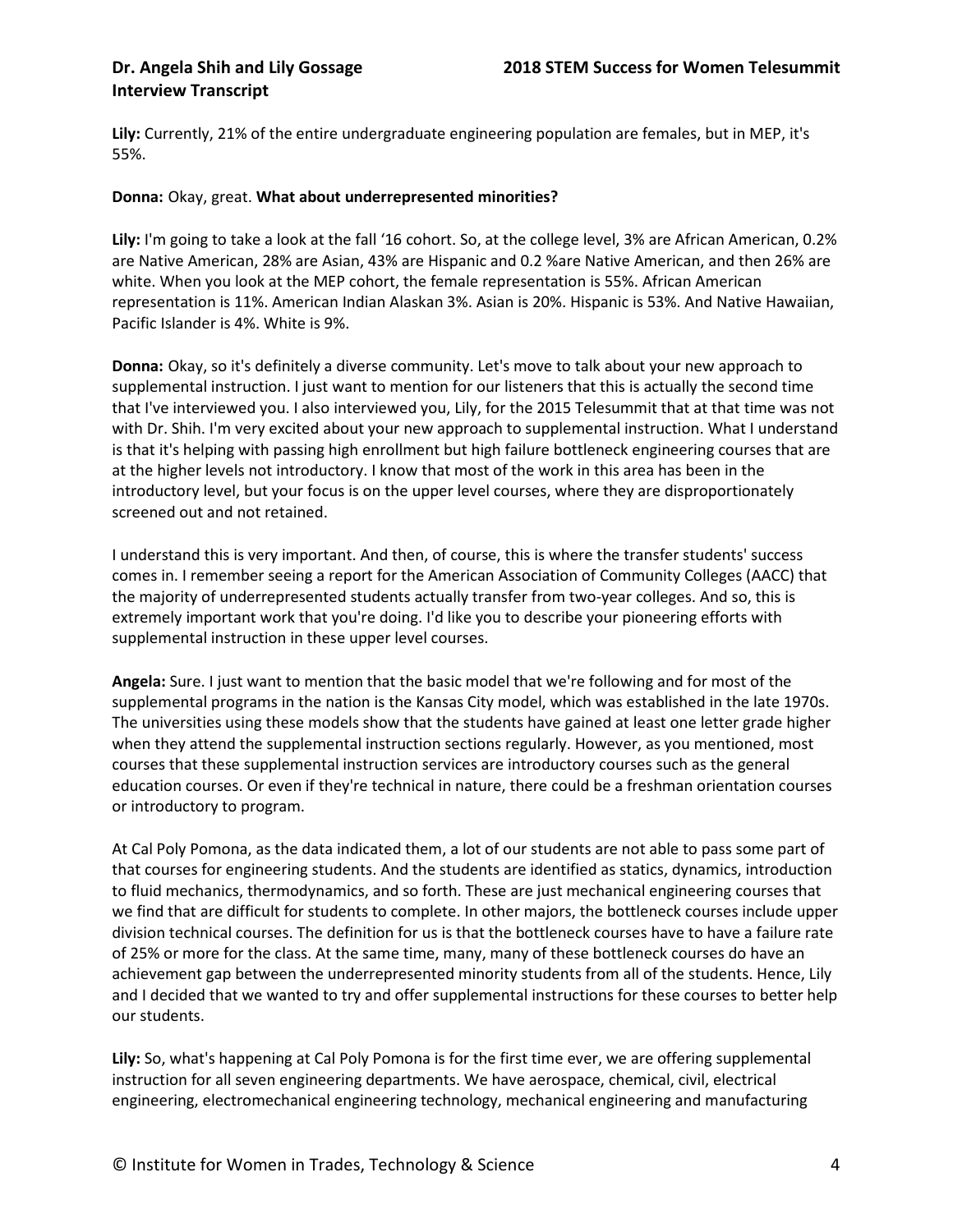engineering. So, among those seven departments, there are 13 supplemental instruction courses with a total of 31 sections. There are 13 student facilitators and over 15 faculty advisors.

So, courses like Aerospace 329, which is structural analysis and design; for chemical engineering, stoichiometry; for civil engineering, structural analysis. For electrical engineering, we offer network analysis one and two. For electrical mechanical engineering technology, we offer Applied Statics in addition to the courses that Angela mentioned, as well. These are all seven departments, total of 31 sections that we're serving.

**Angela:** Yes. And I also want to mention that part of this as supplemental instruction, our supplemental instruction model are the videos that you have mentioned on ME Online. The mechanical engineering department, through the prior work, working with the CSU transfers office, we have developed more than 400 online videos on ME Online to help students passing these courses. This is the department hosted website. If you want to find something similar to it, it's sort of similar to Khan Academy, but our videos are focusing on upper division engineering courses rather than math and science.

These video consists of course lectures, short concept videos, demonstration videos, problem solving videos and so forth. It is free for the general public. The data have shown that when we did a survey where about 25% of the mechanical engineering students responded, which is about 350 out of about 1200 students, 86% feel that the videos are valuable to their education, and 75% responded that the videos do help them improve their grades in at least one class. There are students who indicated that I believe about 40% indicated that these videos help them in better grades in three classes or more.

**Lily:** I want to step back and give our viewers, Donna, you had mentioned many came from the community colleges, and I think they'll relate to what I have to share with them. Prior to the implementation of supplemental instruction, just the Kansas City Missouri model, MEP, like many of the Mesa Community College programs and other MEPs at four-year institutions offered what's called AEW. So, that was the older model. AEW stands for Academic Excellence Workshops. These AEWS are very similar to supplemental instruction, I'll go over the differences.

So, both AEWs and supplemental instruction (SI) use what we call student facilitators. These are student facilitators who have received a passing grade of A in these bottleneck high DUF, meaning the letter D, U for unauthorized withdrawal, and F as in F grade. These are very high achieving students and they're hired as facilitators to guide students in the work to collaboratively master course material. There is the guidance of a faculty course coordinator, so we have one for each of the supplemental instruction courses that have been identified as bottleneck high DUF. The student facilitators train to develop exercises that foster debate among small group learning. As a result of this interaction, students gain both a sense of connectedness as well and a development of their own learning style. So, many of the facilitators that we have, are themselves historically underrepresented minority and women students. Of the 13 facilitators we have this spring, five are women students.

In SI, though, this is where the difference is. The facilitators have what we refer to as seat time. They have to sit in a section of a class of the course that's been identified as bottleneck high DUF in order to pace along the lecture that's being provided. At the same time, the faculty coordinator will meet with the student facilitator at least once, one-hour a week, to review and verify material. So, we involve the faculty in a very great way in terms of viewing the material as well as verifying and challenging and supporting the student facilitator.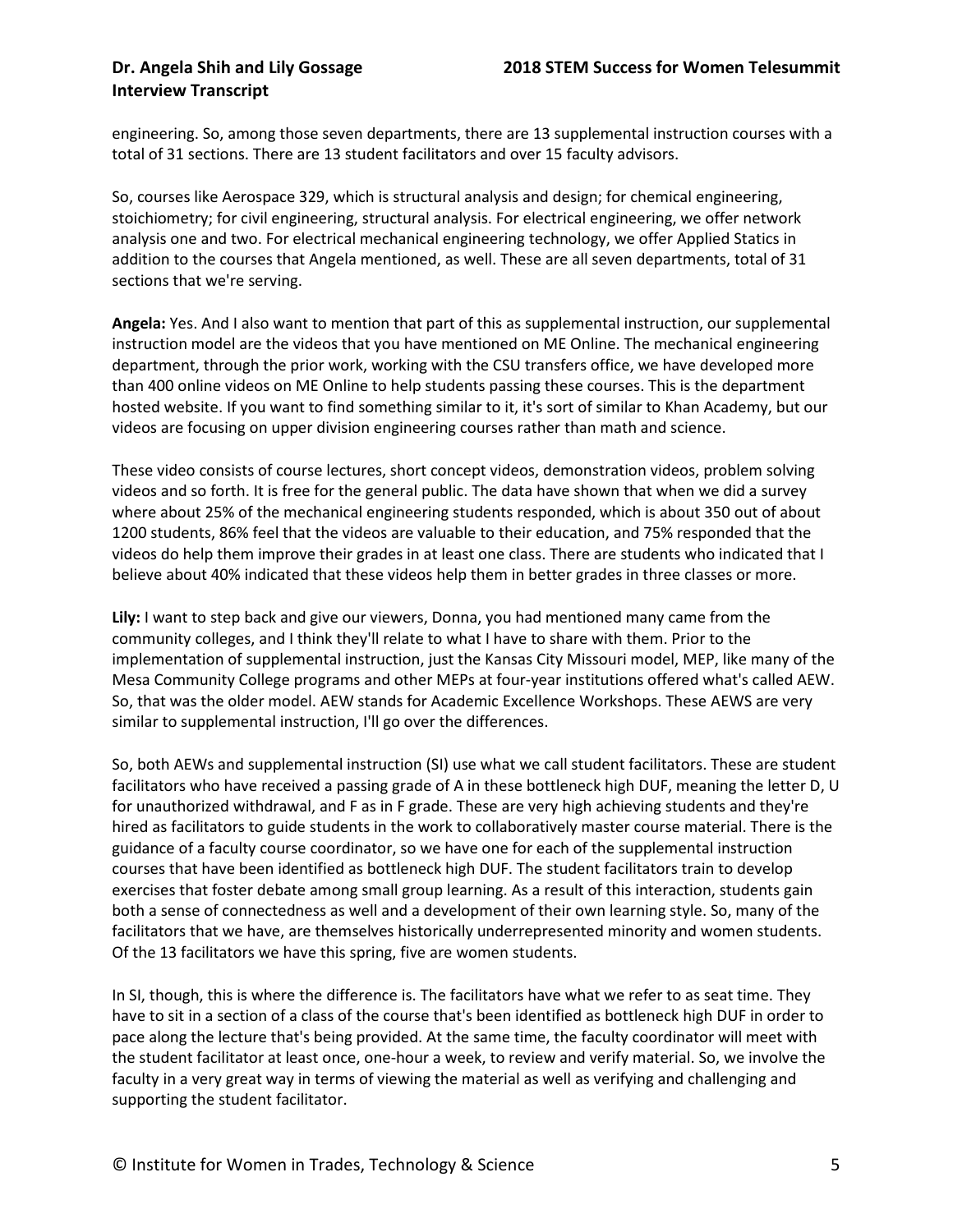What is different about this model, and Angela is going to talk about the technology that is in this new model of supplemental instruction which we call technology-assisted or TASI, is we use iPads and we use videos that are created by the student facilitators. They will be captioned at the end of the semester. The students are actively challenged at each SI session so that at the end of the term, the videos that we create will be vetted by the faculty coordinator and will be captioned. So, Angela can tell you a little bit more about the difference between the supplemental instruction model and this technology assisted model.

**Donna:** That sounds great. I want to just make a follow up comment and ask a question before Dr. Shih describes more about the technology. **So, the faculty coordinators are actually the faculty that are teaching the course? Do I understand that correctly?**

**Lily:** They may or may not be. Because this is an expansion. It's a scale-up model. In this way, we've been able to support all sections of statics, all sections of stoichiometry.

**Donna:** Okay. **And the student facilitators are actually sitting in the actual courses that they're providing support in to the students in MEP, and the sessions that you described that are being recorded and captioned at the ends of the course, those are sessions between the students who are providing peer facilitation support. And, the students are actually in the class. Is that right?**

**Lily:** There are no full recording of the sessions. The sessions are offered twice a week on Tuesdays and Thursdays from 12:00 p.m. to 1:00 p.m. At Cal Poly Pomona, we have something called U-Hour, which is very unique. Twice a week, Tuesday, Thursday, 12:00 to 1:00 there are no classes being offered or scheduled. This is the time when we have our supplemental instruction. So, the facilitators work with the faculty coordinators to select five problem sets for which they will moderate videos, similar to what we have in Khan Academy. I think that's the best that I can describe it. At the end of the term is when we will vet the videos and caption them.

**Donna**: Okay. So, it's a bit of a more formal supplemental instruction with these problem sets that includes the student facilitators presenting and also capturing the students as part of it.

**Lily**: Its captioning is to ensure that the material's Americans with Disabilities Act (ADA) compliant and students who have visual or hearing disabilities will be able to access those videos as well.

**Donna:** Sure. Are the students who are in the supplemental instruction also recorded as part of this?

**Lily**: No, they're not in the videos. These are just the problem sets that have been identified throughout the term. I think this is a significant piece that's different from most supplemental instruction, is that the facilitators throughout the term work with students and identify the problem sets that are most challenging. We don't create videos for every single problem set, those that have been identified as being difficult to solve. We're creating a repository of Khan Academy type videos for every single one of the supplemental instruction courses.

**Donna:** You're zeroing in on the common areas that the students are having problems with. Great. So, thank you for that clarification. Dr. Shih, please go ahead and describe more about the technology component of the model and the advantages of using the technology.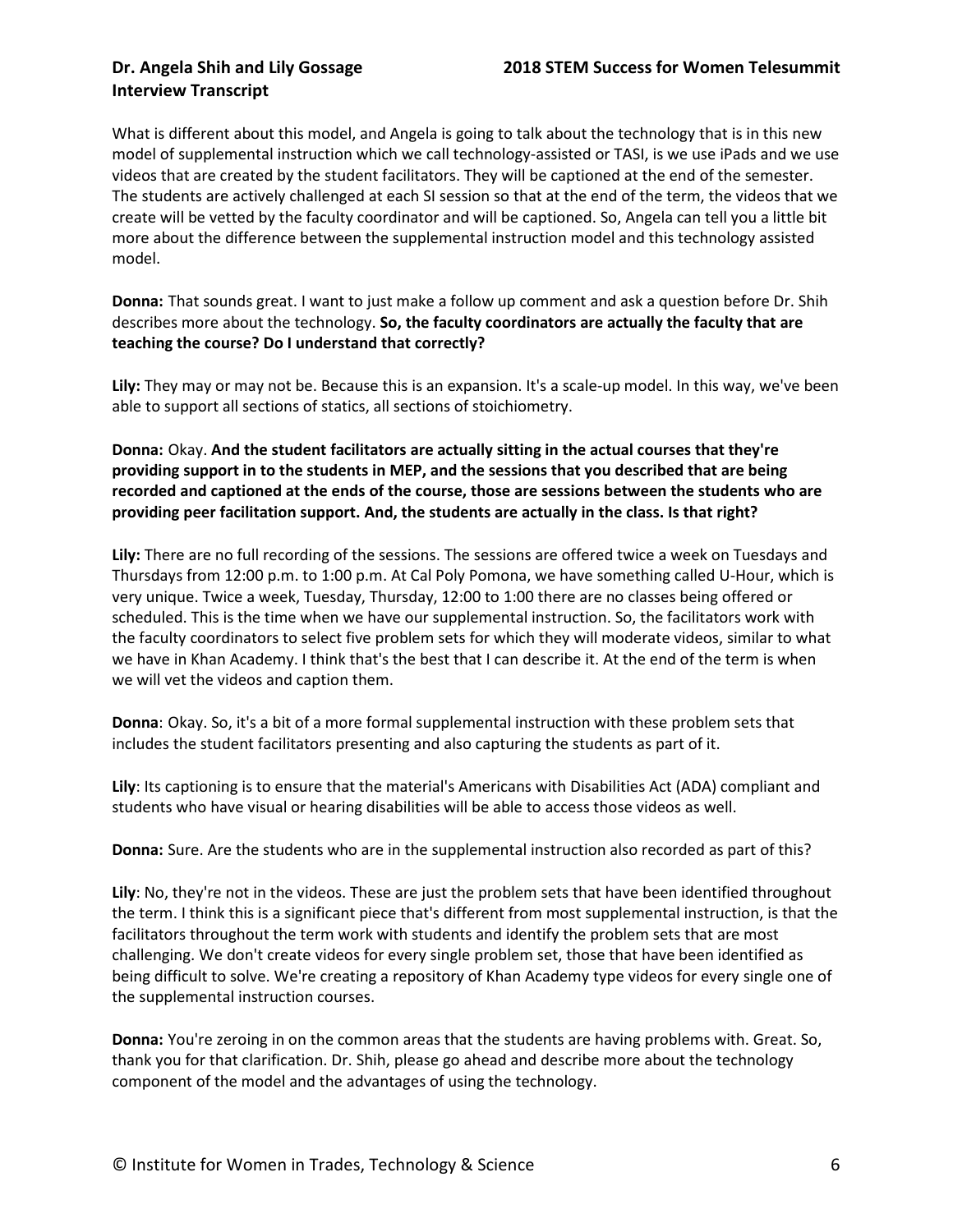**Angela:** Sure. As Lily mentioned, the supplemental instructions, the problem sets as they're demonstrating are being recorded. That is something that is not being done in the classic model. On top of it, our SI instructors are requested just through their training sessions to preview all of the videos on ME Online. What they're requested to do is when students ask relevant questions that indicate they have a difficulty understanding concepts or they have difficulty understanding part of the lectures, these students are now directed specifically, almost like a guided approach to sections on ME Online, if there are available videos to review those sections and then go back and do the homework problems.

The advantages of these efforts or these technology is that, like Lily mentioned, the videos are captioned and can be reused. At the same time, since we recorded it, we can edit them as well. Each institution now can use these videos and to build their own video libraries. As we know that building your own video libraries is time consuming and expensive, especially if you're using faculty's time. This time, I think it is good for the students to make the videos, because I think it's nice for the student to see that these videos are made by students themselves. We do not worry about the accuracy because these videos have been vetted by our faculty coordinators or our faculty experts.

**Donna:** So, this is really curated content. Supplemental instruction is one of the important elements in our WomenTech Retention Training in one of the plan elements. So often, it's important to distinguish what is good, you know, and vetted and curated content versus anything that could be online. And flipping a classroom, it can be extremely time consuming for an individual instructor. So, now everybody's got access to this curated content and including our listeners, for which I'm very grateful.

**Angela:** Yes. I think that's the curated vetted content is our intent. Everybody should be able to, if they follow the model, duplicate it then eventually we can all join forces and create this large video library that has been created and vetted by faculty experts. A side benefit is that the supplemental instructions are required to meet with their faculty coordinator for an hour a week. It's during this time the faculty then go through a close mentorship with these peer supplemental instructors.

What's nice about it is that a lot of them, since they volunteer, or they requested to be these peer mentors, I think they probably are interested in engineering education already. So, many of them can turn out to be teachers and then maybe will be back to society. We will end up having more engineering educators along the way. So, I think this is another way to kind of, in terms of community building, that you give back to the community. And then, we have more people who are intent in contributing to helping minorities and women in engineering education, and we're hoping that again, the peer institutions will follow up and then we can have a cohort and a community that will scale up and contribute.

**Donna:** So, this is a beautiful ancillary benefit. **What I just want to call out is that what you're describing is a feedback loop for the faculty from the peer mentors about those areas that they're seeing the students having the greatest difficulty with, so that that information can be incorporated in a feedback loop to adjust the course teachings, if I understand correctly. Is that a right characterization?**

**Angela:** You're actually reading my mind. Not only is the feedback for the students, but it's also for the faculty. The reason we pick the faculty coordinators is that the fact that the coordinator will then get back to the group of faculty that teach the similar courses. So, they will report back to our own faculty to share what they have find. Our faculty then can use this feedback to adjust how they teach in their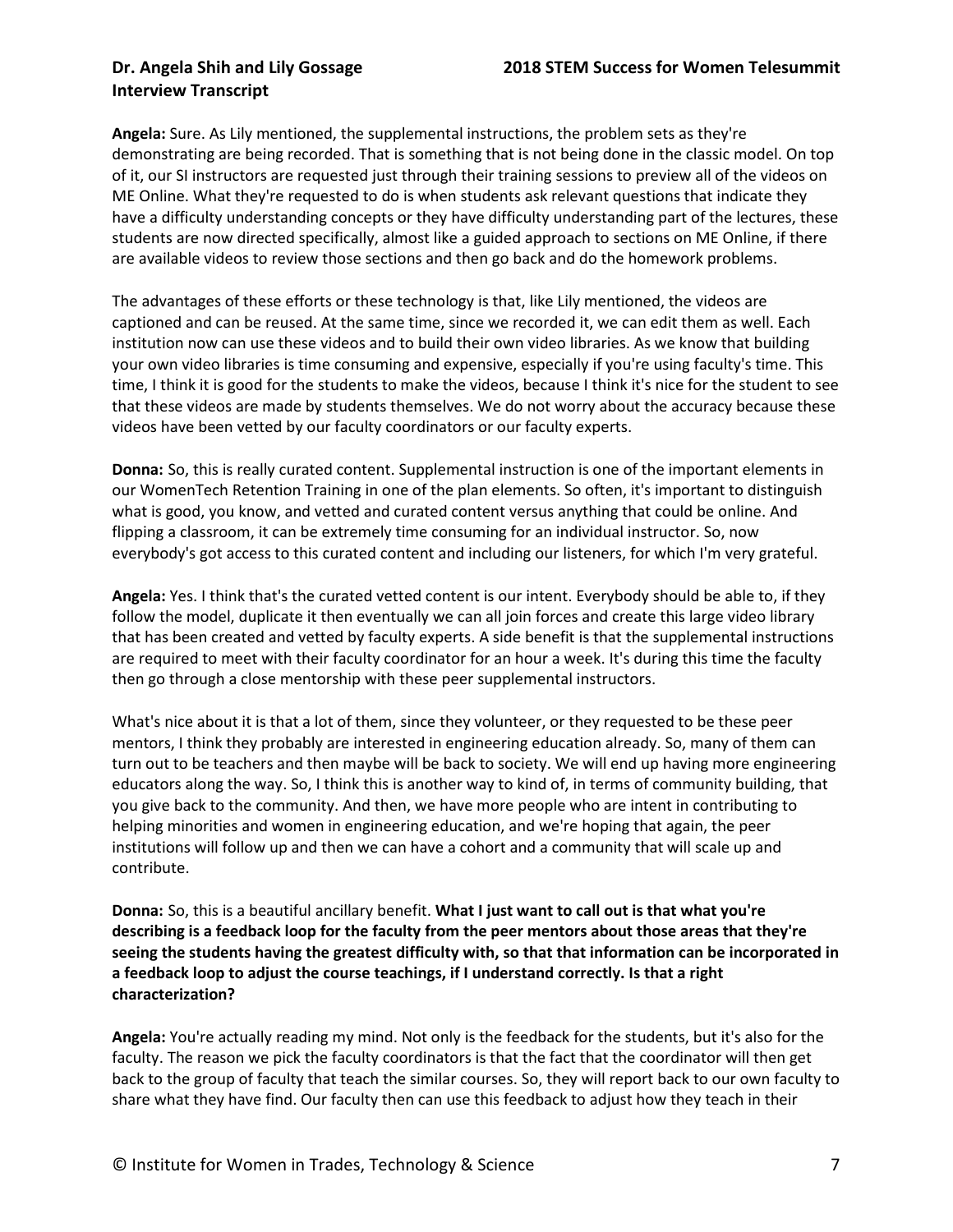lectures and so forth. And then, you're right, if they want to flip their courses and want to turn the lectures into more active learning kind of environment, now we are increasing the number of videos in the library for them to use.

**Donna:** I am curious, and I want to say one of the colleges, and I've talked about them a lot in my webinars and my training, City College of San Francisco, they did supplemental instruction on binary numbers. Two of the instructors actually were doing a Master's in Online Curriculum Design. They developed two videos on binary numbers, they put them on YouTube, and they not only helped all their students, but many thousands of students have thanked them. It's such a powerful strategy. You are going beyond that, which is getting the instructors and professors to adjust the way that they teach. That's something that we've also accomplished in school teams we've worked with in our WomenTech Educators Online Training, it's not easy to do**. To get a culture and which the faculty are willing to make changes. I wonder if you could just talk to that a bit.**

**Lily:** So, Donna, this is not similar to the supplemental instruction classical model that most CSUs use or even the community colleges use. We don't out a specific section of a course. In many cases where I see supplemental instruction being offered, there is a particular section of course. When you do that, then you're basically identifying that professor or that instructor. What we're doing here is we support supplemental instruction for all sections of a particular course. Even if the section is doing well, but it's comprehensive, it's everyone. In a sense, this is a very wonderful model where everyone benefits. Even those instructors who tend to be stronger. So, it's a vulnerable place when you're asking or announcing or advertising okay, so and so section is the one that has been identified for supplemental instruction.

So, this is a teacher professional development model where there is a multiplier effect and no one instructor is being identified. We want to make sure that we have anonymity when we're talking about what we call low completion rate courses or low completion rates sections. We know which sections, we know which instructors have historically by trend analysis had a higher failure rate. Those are not published in anywhere and told to the student facilitators. So, we enjoy this model because it's got a lot more buy in. The faculty may not know directly that they are receiving professional development. But again, as I mentioned, we have a lot of minority and women students who we hire as student facilitators. They work on a weekly basis with the faculty coordinator who then disseminates that information to his or her colleagues. There is a multiplier effect in this.

**Donna:** I think that is a very important distinction that you have described here, Lily, which is that nobody's singled out. And so instead, it's about how the entire department can utilize these resources. It's been my experience that the instructors and professors that are already doing really well with a very high retention rate normally welcome additional tools such as the mechanical engineering video tutorials, or such as more information about patterns that the peer tutors and mentors may be seeing in terms of what the students are struggling with.

I know at the introductory level as part of our recruitment plan, we have them identify what are the building block skills that students often don't come with. Essentially, that often professors are like, "Wow, we can't believe they don't come with these skills." There's common set of those. Those are the ones to focus on for building blocks. So, I really love the way you have made that really the normal way of doing business at Cal Poly Pomona, and no doubt it contributes to your 95 to 100% retention rates for those students who are in your MEP program. And that, therefore, you're able to get all of the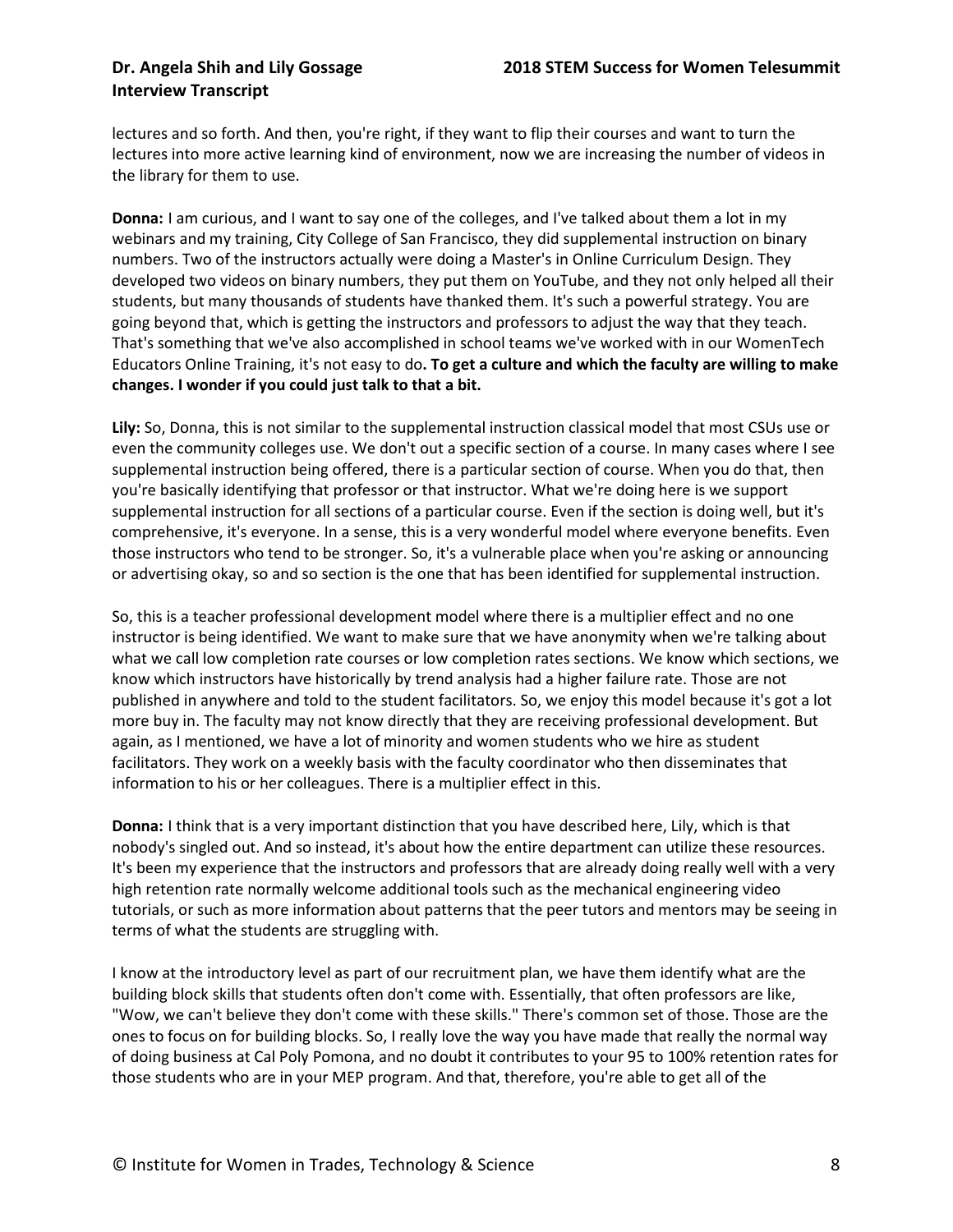professors and instructors to be on board for utilizing these tools and for getting this kind of feedback. It's not for any particular faculty member.

The other piece is that you're developing these peer mentors as, again, part of the community and they themselves are diverse, which provides that positive cycle. So, I have to say, I'm just so excited about this. And, so many schools are struggling with this and also struggling with it at the higher-level courses. There is content at the introductory level, not as much as I would like, but very little at these higherlevel courses that really can result in students not making it through. **Now, I know that this particular model that we're describing is very new. You've just done one quarter, but have you had any early outcomes that you could share with our listeners?**

**Lily:** We had piloted starting Fall '17, just to examine the feasibility of using the iPads. In Fall 2017, we purchased iPad Pros, swipe cards, so every single student who is receiving support has to swipe in and swipe out, so we know that they were there. They're individually tracked. In Winter of 2018, we implemented the model. And, spring 2018, which is now, we are expanding the model. So, we do have a very small sample size so, I don't think we can predicate any conclusions from them. But we do know that the of the small sample size we had in winter, everyone passed the class.

What we're doing in spring now is making it mandatory for specific selects number of students who have taken the class before. So again, this is not something that we publicize to the student facilitators or the faculty. We have a lot of data that we can take a look to see who are second time students enrolling in the class. So, it's such a small sample size. We will have full and more comprehensive data analysis that we will share for the spring 2018 cohort, for which there are 31 sections of SI that we're offering. That data will be available at the next American Society for Engineering Education Pacific Southwest Conference, which will be held next April in conjunction with ELC. I know that there are many community college listeners online. ELC is the Engineering Liaison Council. So, there will be many community colleges who will be attending the 2019 conference, which will be hosted by Cal State University of Los Angeles. At that time, we will be publicizing the results of this first attempt.

**Donna:** I want to let our listeners know Engineering Liaison Council and I have presented before them in the past as California Statewide Engineering Educators Group. I would like to attend and hear those results. As you know, in terms of final question, much of our work is with two-year colleges. And, as part of working with school teams to have results, we have them look at their baseline data-year to fouryear. When we look at the data, we find that actually 80% of the students that are female and underrepresented minorities are actually being screened out via the coursework and including the upper level coursework. **And so, I wonder how you think these strategies might translate to a two-year environment. I know, Lily in particular, that you have some familiarity with two-year colleges.**

**Angela:** I'll start first. I think the supplemental instructor model is actually a proven model that helps students in the bottleneck courses. One of the reasons that they're not as widespread is they're fairly expensive to implement. Of course, our videos are all free and available online. So, maybe many of the community colleges can start using these videos in their courses with their instructions, and they eventually add in the supplemental instruction model technology assisted. And then once that get going, I also understand that it is costly to generate a video library. But this is a good way to kill multiple birds with one stone, where you have a supplemental instruction going helping students in bottleneck courses, at the same time, start to generate a video library of your own that will help other students, future students in other courses.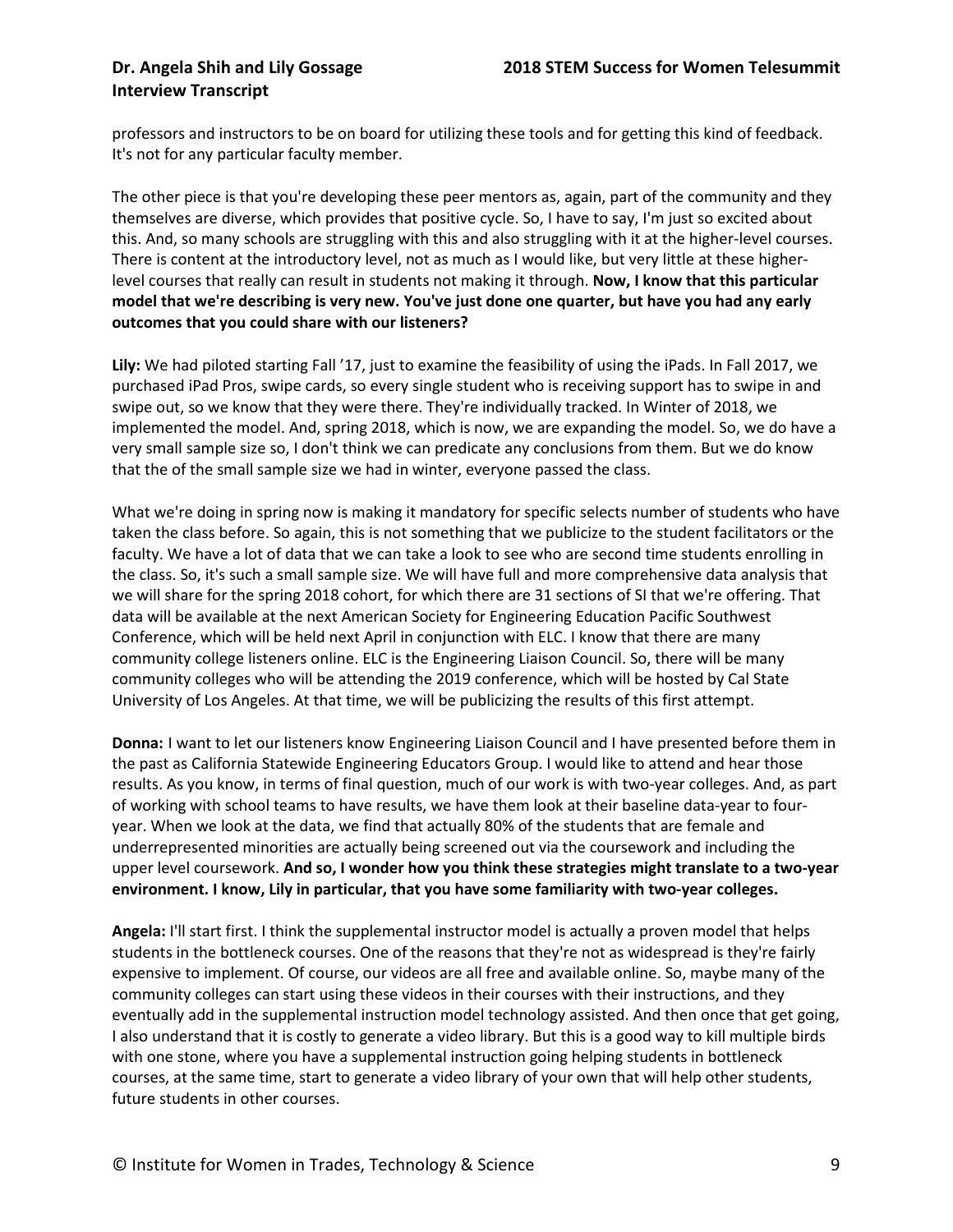Again, perhaps, when we meet at the ASEE Pacific Southwest Session, all those interested, we can sit down and talk about maybe starting a consortium where we put all of our videos together, in terms of categorically and searchable, similar to Khan Academy. But these will be targeting for engineering bottleneck courses specifically for tough engineering courses or tough science and math courses that are difficult for engineering students.

**Lily:** Donna, I want to add, and I so appreciate you asking the question about community colleges. Community college transfer students, their participation rates on campus are starkly different from freshmen. So, we have to attempt to find a way to reach them when they're not on campus. So, this technology assisted supplemental instruction model, where Angela and I are working with many faculty across the seven departments to produce these videos, will promote access for students who are not on campus. This generally includes veterans. We have a huge veterans population here. They all come from the community colleges and they are unable to attend many times on campus in person.

The use of technology to provide academic enrichment anytime anywhere is very significant to us as a way to engage our transfer students. So, I did appreciate that question you had. We can't provide enrichment to transfer students in the same way that we do with freshmen. This is new territory for engineering educators.

**Donna:** And again, just to emphasize to our listeners, the consortium model. Because I know many individual instructors who have flipped their own classrooms, but there's not a consortium model. It would be wonderful to have a consortium model within a college but even beyond within a college, across two-year colleges. And, in some cases, some of them material's going to be the same. And so, I know that there's going to be some two-year colleges they'll be able to take advantage of your online videos. But in addition, using online elements means that there's less need, there's not as many peer mentors that are required.

I'm very excited and will continue to follow how this is going, and hope to have you back for a future Telesummit. We have a lot of good questions from our audience. One of our listeners asks, *"Could you describe in more detail about who are the peer mentors and how does that work?"*

**Lily:** Donna, this particular technology assisted supplemental instruction program being offered here at Pomona is unique, in that it is not being facilitated by the department or at the department level. It is being facilitated by MEP. So, we have access to a cadre of women and minority students. Not all of the student facilitators are from MEP. They are referrals from MEP students. They're also referrals from the faculty coordinators themselves. So, our recruitment model involves the peer mentoring program that we already have in the College of Engineering. We draw from third year and fourth year students who are both in MEP or MEP affiliates program. There is a matchmaking tool that we use to see what the fit of the student is. So, it isn't enough for the student to just pass the supplemental instruction class that's been identified with an A, the student has to be able to communicate and be willing to sit in the classes and also be open to a number of other training offerings we have in MEP.

Every month, we have what is called an MNM, mentor mentee workshop, where we have our mentors and our mentees, including the supplemental instruction student facilitators attend. This is another opportunity to build community. I think the unique aspect of the supplemental instruction program here at Pomona is it is being facilitated through a Minority and Women Engineering Program.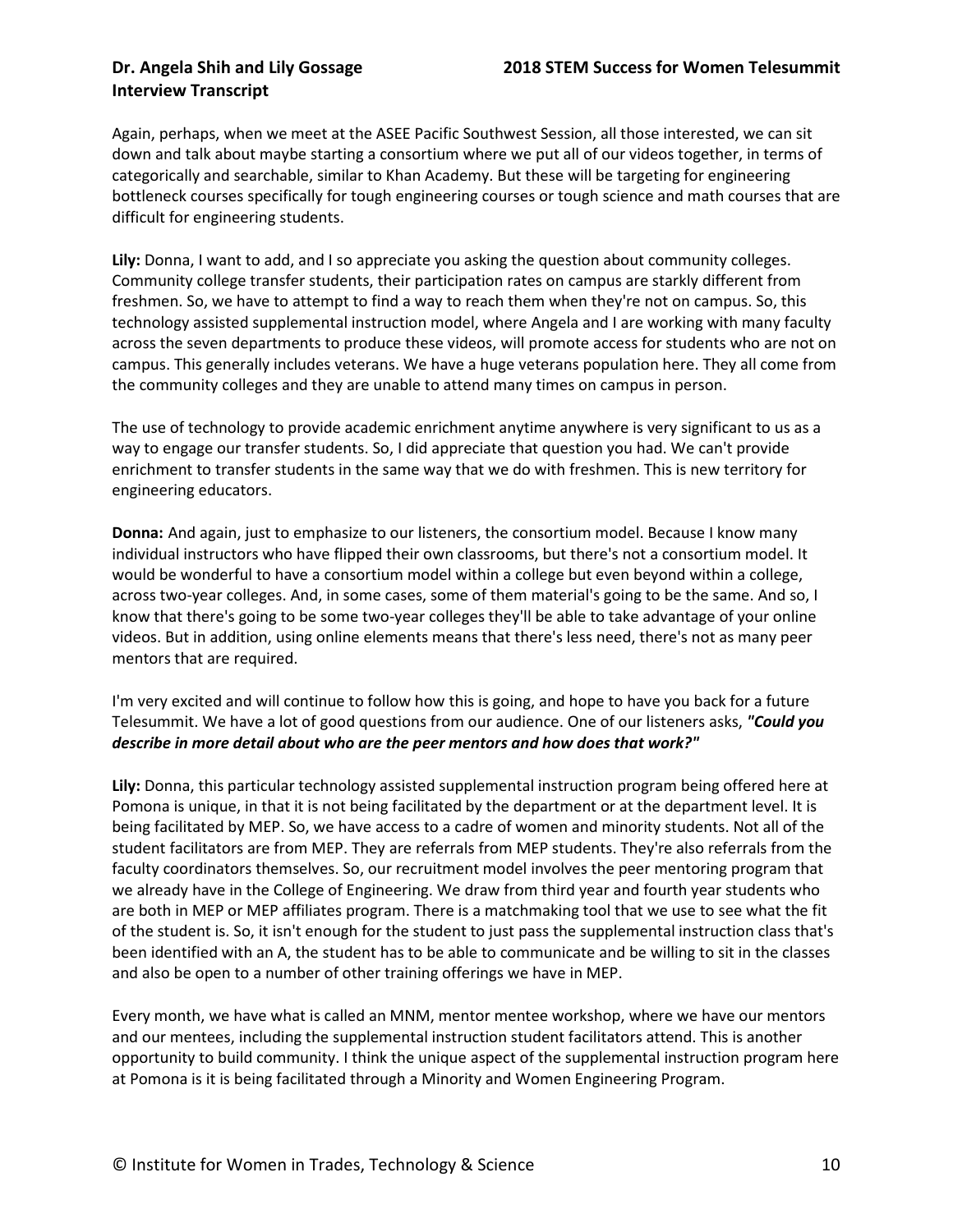**Donna:** That is really key. It gives you access to the women and underrepresented students. But then what I'm also hearing, because there may not be enough within that program, is that they're also making referrals. My guess would be that they have a higher connection to other women and underrepresented minorities. So, it's that kind of peer to peer recommendation also helps you with recruitment of that group. Am I correct in guessing that?

**Lily:** Yes, you're right on target. The millennial generation is a peer centric generation. So, we tend to take the referrals from the students as opposed to the faculty, although we do consider referrals from the faculty.

**Donna:** Okay. Another question that we have from our listeners is, and I know we touched on this a little bit, but to expand, *"Who reviews and approves the videos and the content that's being offered?"*

**Angela:** The faculty coordinators. So, the first pass is that the videos must be vetted by faculty coordinators. And then, what we're looking at is multiple faculty teach the courses. Like Lily said, this is not just for one faculty, one section. Just give you an example, for statics, each quarter we have 10 sections of statics with over 300 students involved or enroll in that course. So, when the peer supplement instructor first bring the video to the faculty coordinator, the faculty coordinator will have the first pass, and then say, "This is okay for production." We actually have an online video expert who has been the Instructor of Record doing the Massive Open Online Course (MOOC). He and I will sit down and look at the quality the video and then see if it's good enough to be captioned or to go on as it is, or does it need to be edited and so forth.

Very often, it is possible that out of the five videos or 10 videos submitted, we were going to say that maybe one or two of them are good enough to move on to be captioned, and the other ones have to be remade. So, they will be remade according to whatever script that they have done, so that it's of a better quality in audio and both in video. So, there is a multi-layer process to vet a video. First through the fact that the experts and then do the content experts and then we obviously have to make sure that it is ADA compliant.

**Lily:** Donna, what Angela's mentioning is the videos are being created by the student facilitators. So, unlike the ME Online, that's the foundation from which we're working, is these videos are being created and moderated by the students facilitators in collaboration with the faculty for vetting the material. So, not all videos will be selected, only the best ones. It's an iterative process. We hope to build videos for all seven engineering departments and for all high DUF bottleneck low completion rate courses. So, this is the repository that we're working toward.

**Donna:** Now I have a question myself that I thought I want to ask which is, I know that you mentioned you provide what really is professional development for the peer mentors who are students. **Is part of that professional development on developing videos?** Because although nowadays we all can pull out our cameras and do a video, it's totally different to do it for a teaching environment.

**Angela:** If their videos are selected, right now what they're doing is they're basically recording the live session on iPad. They're doing their problems iPad, talking to the iPad. So, everything is very spontaneous. If their videos are picked, we're going to pick at least one video from one peer mentors. Everybody will get at least one video pick, and then they will have a chance to meet our video guru